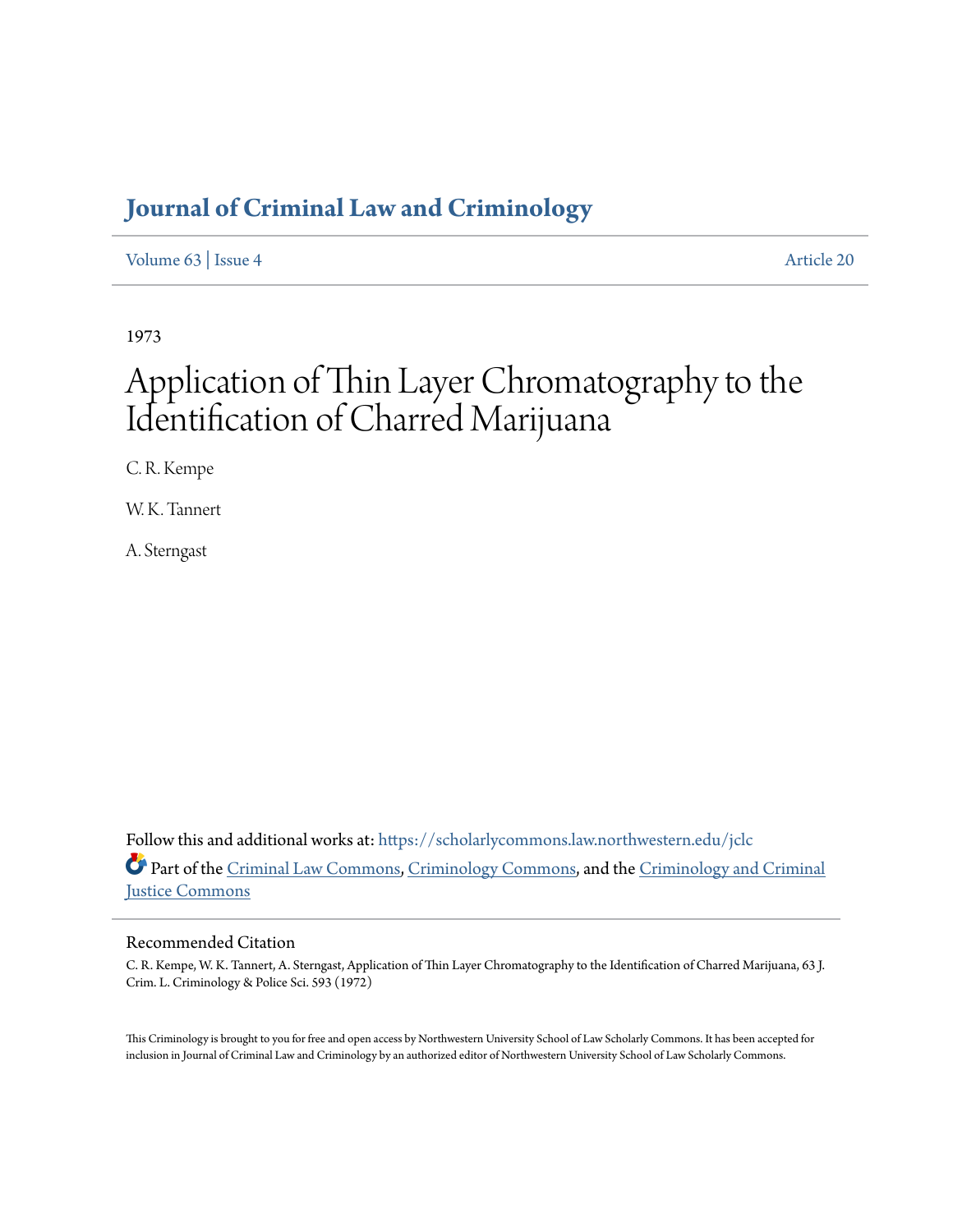# APPLICATION OF THIN LAYER CHROMATOGRAPHY TO **THE** IDENTIFICATION OF CHARRED MARIJUANA

## C. R. KEMPE, W. **K.** TANNERT **AND** A. STERNGAST

Captain Carl R. Kempe is Director of the City-County Crime Laboratory, Tucson, Arizona, and a graduate of the University of Minnesota. In addition to establishing the Tucson Laboratory he also established the Crime Laboratory at Grand Rapids, Michigan. He is a Fellow in the American Academy of Forensic Sciences and a member of the National Safety Council, Committee of Alcohol and Drugs.

Walter K. Tannert is a Criminalist in the City-County Crime Laboratory, Tucson. Mr. Tannert is a graduate of the University of Arizona, a registered pharmacist, and a member of the Forensic Science Society.

Anna Stemgast is a Criminalist in the City-County Crime Laboratory, Tucson, a graduate of the University of Arizona, and a registered medical technologist.

On occasion our laboratory is called upon to examine burnt or charred debris from pipe bowls, hookahs, or "roaches," to determine for police intelligence purposes if marijuana had been used. There is no question concerning the distinctive microscopy of marijuana,<sup>1</sup> however, the laboratory usually receives meager quantities of charred material which have no discernible microscopic characteristics.

The usual chemical test (Duquenois-Levine) fails to give a dear indication since the charred material will usually obscure the reaction and give inconclusive results. Consequently, this color test can be of relatively little value. Therefore, research was done on the application of T.L.C. as a means of identification of charred cannabis.

### THIN LAYER CHROMATOGRAPHY PROCEDURE

Numerous thin layer chromatographic methods are reported in the literature.2 The procedure of DeFaubert Maunder3 was used because of its simplicity and many other advantages, such as, a mono solvent system, commercially prepared chromatogram sheets, and fine separation.

Cannabis Constituents, 21 J. PHARM. PHARMAC. 334<br>(1969).

Eastman chromogram sheets, silica gel (6061), were used without activation. The mobile solvent used in all chromatograms was toluene; however, benzene or xylene could probably be used with similar results. Visualization of spots was accomplished by using a .15% aqueous-methanol (1 to 3) Fast Blue B spray. Known tetrahydrocannabinol (THC) cannabidiol (CBD) and cannabinol (CBN)<sup>4</sup> were chromatogramed with control hashish. The descending order of the separated components was CBD (orange), THC (scarlet), and CBN (violet) (Figure 1). Samples were collected and consisted of:

- 1. Residue from pipe (36 mgm)
- 2. Residue from pipe (14 mgm)
- **3.** Residue from hookah or water pipe (15 mgm)
- 4. Cinders from "roach" (14 mgm)
- 5. Paper from suspected "roach" (20 mgm)
- 6. Rosemary fragments (control) (15 mgm)
- 7. Specimen of charred tobacco (15 mgm).

All the residue samples were charred and failed to show any marijuana characteristics. The samples were extracted with .3 ml or approximately 6 drops of petroleum ether for a few minutes. The chromatogram sheets were cut into **3** cm wide strips and spotted with approximately 3 ul of the extract. The strips were then placed between glass plates, and the solvent was allowed to rise about 17 cm. Running time was 105 minutes at room temperature (22°C). The chromatograms were allowed to dry and then sprayed with Fast Blue B.

We thank **J.** Gunn, BNDD, for supply of known controls, THC, CBD, CBN.

 $\overline{\phantom{a}}$ 

**I** Betts, T. **J.** and Holloway, P. F., *Chromatographic Identification of Cannabis,* 19 J. PHARM. PHARMAC: 975 (1967). <sup>2</sup>

Karte, F., Sieper, H., and **S.** Tira, *New Results on Hashish-Specift Constituents,* **27** BuLL. **ON** NARcorxcs 35–43 (1965); Aramaki, Tomiyasu, Yoshimura, and<br>Tsukamoto, Forensic Chemical Study on Marijauna,<br>16 CHEM. PHARM. BULL. 822–826 (1968).<br><sup>3</sup> DeFaubert Maunder, Simple Chromatography of<br>Cannabis Constituents, 21 J. PHARM. PHA